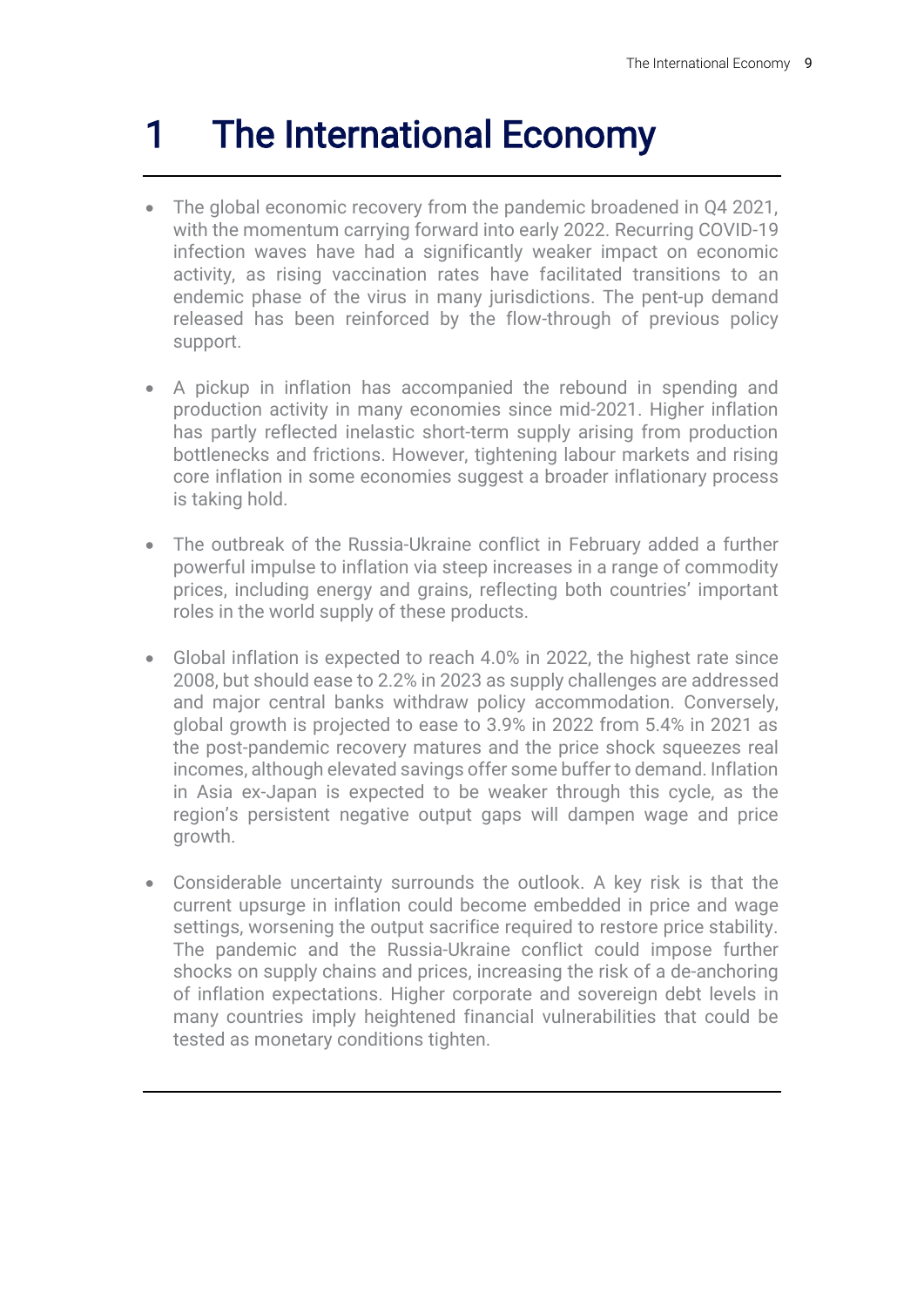# 1.1 Global Economy

#### Strong global growth has led to a notable pickup in inflation

The global recovery strengthened markedly in Q4, with the growth momentum carrying through into early 2022 (Chart 1.1). COVID-19 infections currently have a significantly weaker dampening effect on population mobility and thus on economic activity in many jurisdictions compared with previous upsurges, as most countries have expanded vaccine coverage and shifted towards treating the virus as endemic. This has released pent-up demand, reinforced by the flow-through of fiscal support disbursed in 2020 and 2021, while monetary policy settings in most major economies remain highly accommodative. Accordingly, global GDP expanded strongly by 2.6% q-o-q SA in Q4 2021, accelerating from 0.4% in Q3.<sup>1</sup>



\* Estimates

\* The G3 grouping consists of the Eurozone, Japan and the US, the NEA-2 refers to South Korea and Taiwan, and the ASEAN-4 comprises Indonesia, Malaysia, the Philippines and Thailand

A sharp rise in inflation has followed the firm recovery. The global headline rate reached 4.6% y-o-y in Q1 2022, the strongest pace since Q3 2008, up from 3.0% in Q3 2021. These price pressures reflect to some extent the inelasticity of supply, traceable in turn to various bottlenecks. For example, protracted local-level health measures in some Asian countries have disrupted key nodes in regional and global production chains. Labour force participation rates have also remained well below the pre-pandemic level in some economies, in particular the US.

However, it has become increasingly evident that a broader inflationary process has taken hold, as the strength of expansions has rapidly eroded spare capacity in many economies. Inflation has accelerated most sharply in the major AEs (Chart 1.2), where

<sup>&</sup>lt;sup>1</sup> Global and regional GDP growth aggregates are weighted by economies' shares in Singapore's NODX, unless noted otherwise.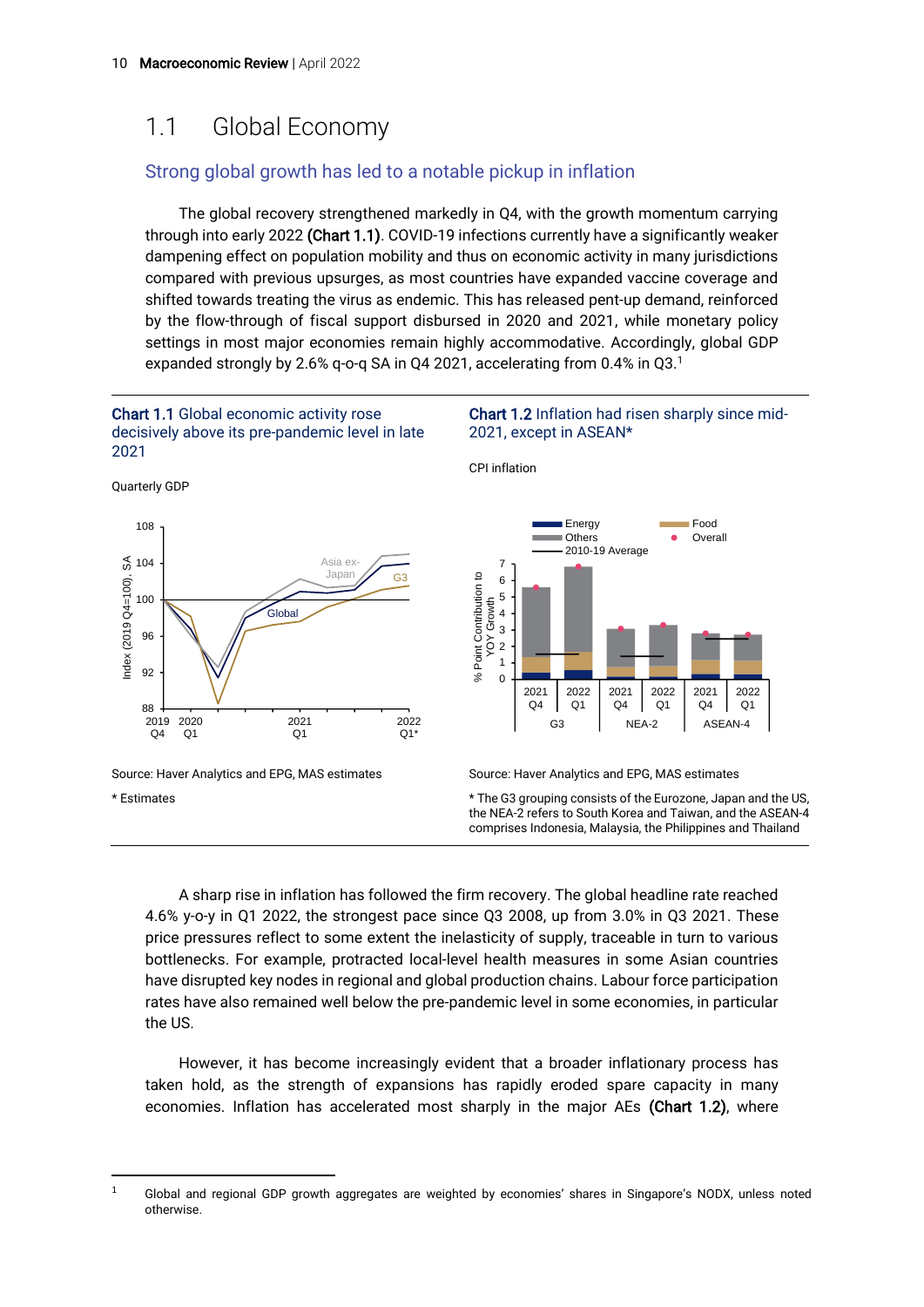recoveries are more mature compared to Asia ex-Japan.<sup>2</sup> As at end-2021, output in the G3 was only 1.3% below the level projected before the outbreak of the pandemic, while in Asia ex-Japan, it was 3.3% lower.

#### The Russia-Ukraine conflict has intensified price pressures

The realignment of demand and supply in the global economy following the pandemic was still incomplete when the outbreak of war between Russia and Ukraine on 24 February inflicted a further shock. Geopolitical developments, including the duration and intensity of the conflict, are key uncertainties confronting the economic outlook.

Thus far, the main impact on the global economy has come through a sharp rise in global commodity prices, particularly in energy, fertilisers, nickel and grains, reflecting Russia and Ukraine's significant role in the supply of those products (Chart 1.3). Year-to-date, prices of Brent crude oil, natural gas and wheat are up 33%, 80% and 43% respectively, although with significant volatility (since the conflict began, the Brent crude oil price has ranged between US\$97 and US\$134 per barrel). Higher commodity prices have exacerbated the global inflationary impulse that had already emerged in 2021, and will further push up production costs and consumer prices. The manufacturing PMIs indicated an immediate impact from the conflict through higher input costs in March (Chart 1.4), with the G3 flash PMI showing a further increase in April.

#### Chart 1.3 Russia and Ukraine are major exporters of some commodities



Source: International Trade Centre Trade Map and EPG, MAS estimates



Manufacturing PMI input prices



Source: IHS Markit and EPG, MAS estimates

Household purchasing power has been reduced by the acceleration in inflation which, coupled with higher economic uncertainty, has contributed to weaker consumer sentiment. In the US, the University of Michigan's consumer sentiment index was 65.7 in April 2022, considerably below the 2019 average of 96.0. In the Eurozone, the consumer confidence release for March showed a large 10 points decline to −18.7, just half a point smaller than the

<sup>&</sup>lt;sup>2</sup> Asia ex-Japan refers to China, Hong Kong SAR, India, Indonesia, Malaysia, the Philippines, South Korea, Taiwan, Thailand and Vietnam.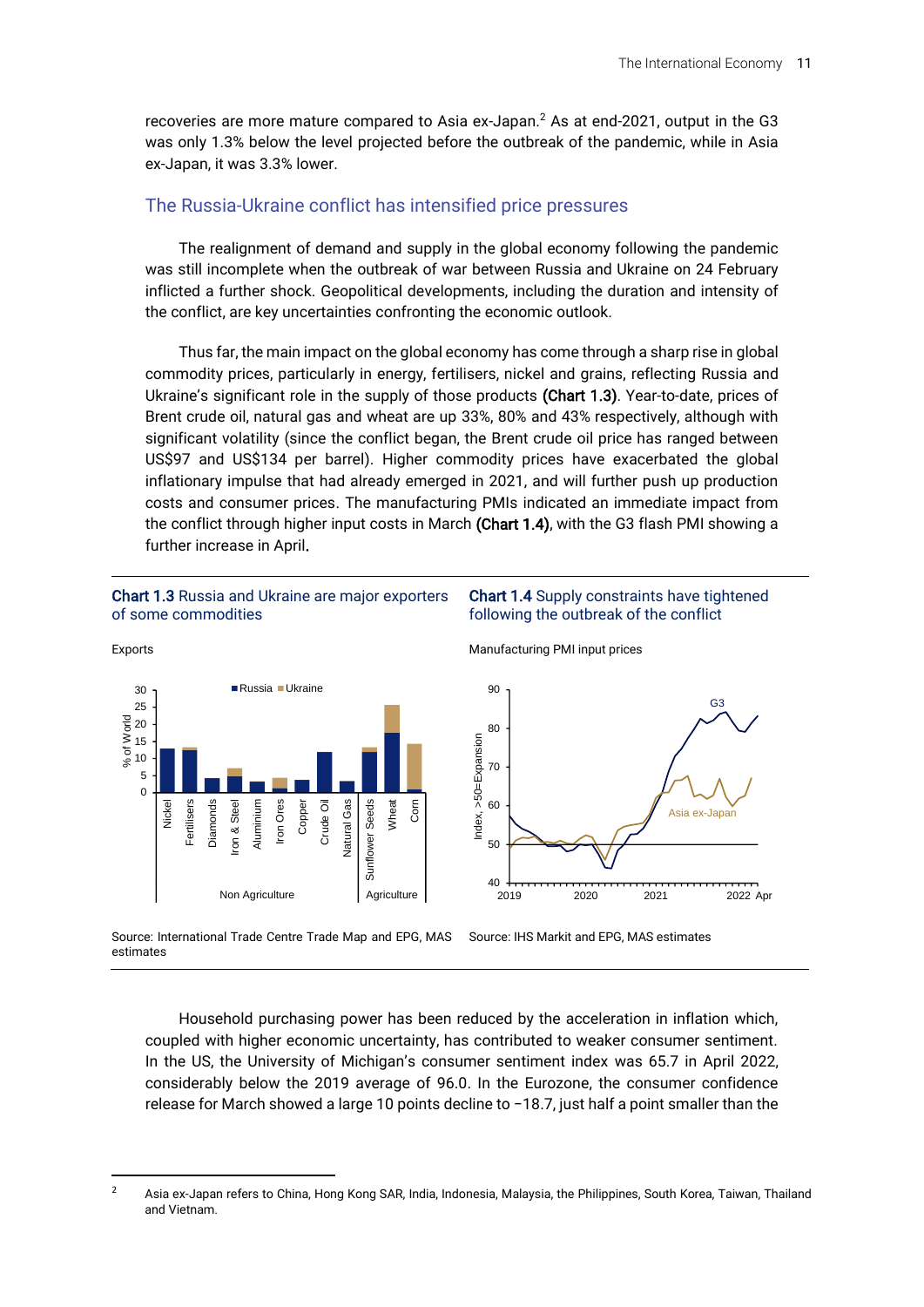largest monthly drop ever recorded in April 2020, with the April flash estimate remaining weak at −16.9.

The potential for direct spillovers is limited by the small size of the Russian and Ukrainian economies (just 2% of global GDP in aggregate). Exports to the two countries account for just 1.2% and 0.3% respectively of the world's total exports. Cross-border financial linkages are also very limited. However, the two countries are important suppliers of some niche inputs in global supply chains. Russia accounts for 37% of global production of palladium<sup>3</sup>, a key input in automotive manufacturing, while Ukraine is the dominant global producer of semiconductor-grade neon gas. Prolonged disruption to the supply of such inputs could exacerbate frictions that persist in automobile and electronics supply chains.

Global financial conditions have tightened since the start of 2022 against the backdrop of heightened geopolitical risk and expectations of faster monetary policy normalisation by major central banks. However, there are disparities across regions. Financial conditions remain accommodative in the US and the Eurozone, but are tightening sharply in emerging economies in Europe (excluding Russia and Ukraine), the Middle East and Africa, as a result of higher domestic policy rates and a rise in risk premia following the outbreak of the Russia-Ukraine conflict. In comparison, financial conditions in Asia ex-Japan have remained loose given the region's much weaker economic and financial linkages to Russia and Ukraine (Chart 1.5).



Financial Conditions



Source: IMF

\* Excluding Russia and Ukraine

#### Global growth is still expected to outpace trend in 2022, but uncertainty has risen

The global economy is forecast to grow at an above-trend pace of 3.9% in 2022 (Table 1.1). While real income gains are likely to be dampened in most major economies by the

<sup>3</sup> U.S. Geological Survey (2022), "Mineral Commodity Summaries: 2022", January 31.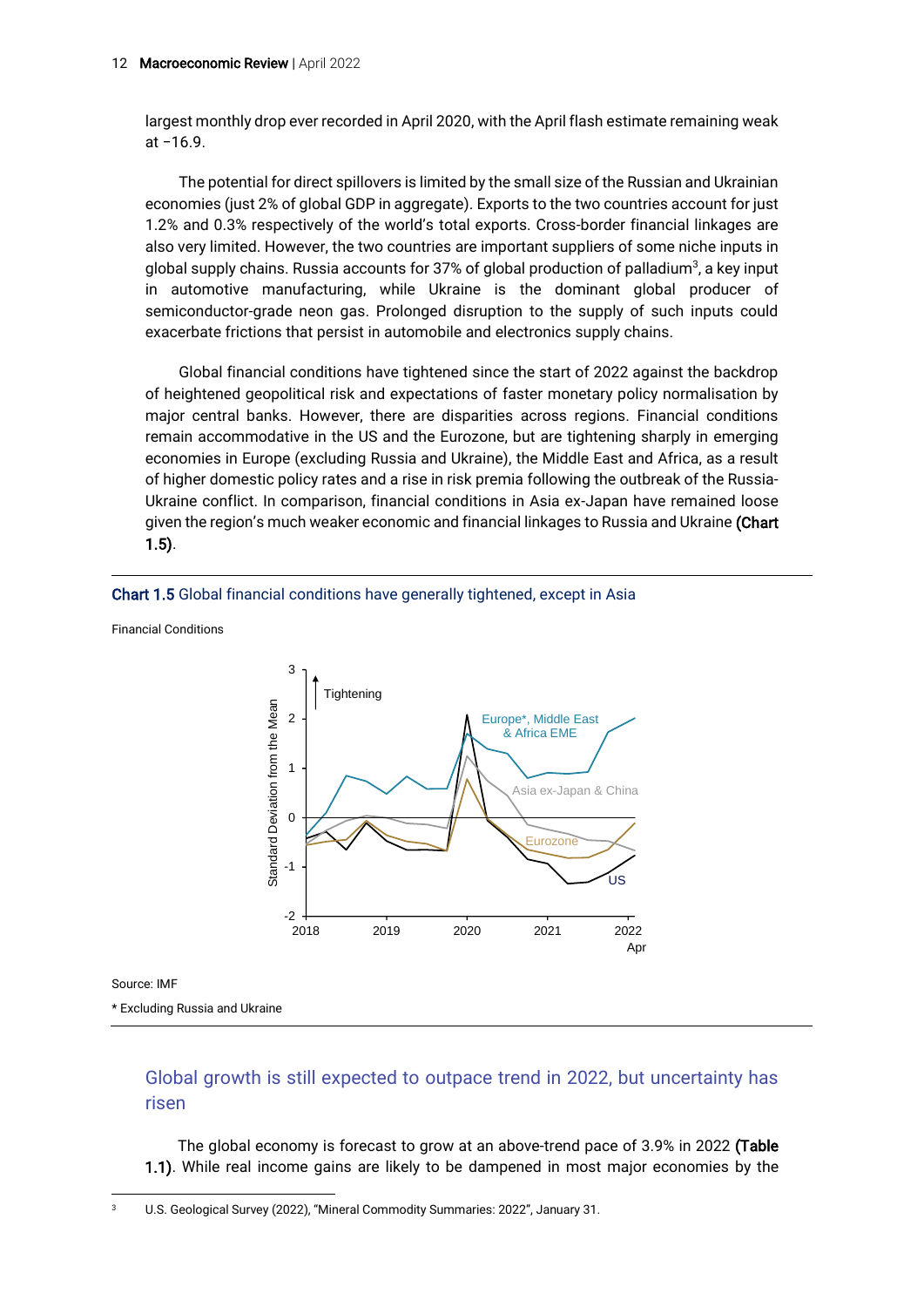acceleration of price increases, households are expected to use the substantial savings accumulated during the pandemic to buffer their consumption to some extent. Resilient final demand in the AEs will in turn support manufacturing and trade in Asia ex-Japan. In addition, growth in Asia ex-Japan is expected to be underpinned by the continued recovery in domestic demand, which has so far lagged the AEs.

|               | <b>QOQ SA (%)</b> |          |          | Annual (%) |       |       |  |
|---------------|-------------------|----------|----------|------------|-------|-------|--|
|               | 2021 Q4           | 2022 Q1* | 2022 Q2* | 2021       | 2022* | 2023* |  |
| G3            | 1.0               | 0.4      | 0.5      | 4.6        | 3.0   | 2.3   |  |
| Asia ex-Japan | 3.2               | 0.2      | 1.2      | 5.7        | 4.4   | 4.7   |  |
| ASEAN-5       | 5.2               | 0.2      | 1.7      | 3.2        | 5.3   | 5.3   |  |
| Global        | 2.6               | 0.3      | 1.0      | 5.4        | 3.9   | 3.9   |  |

#### Table 1.1 Global GDP growth, NODX-weighted

Source: Haver Analytics and EPG, MAS estimates

Note: The G3 grouping refers to the Eurozone, Japan and the US, while the ASEAN-5 are Indonesia, Malaysia, the Philippines, Thailand and Vietnam. Asia ex-Japan comprises China, Hong Kong SAR, India, South Korea, Taiwan and the ASEAN-5. All aggregates are weighted by country shares in Singapore's NODX.

\* EPG, MAS forecasts

Global inflation is projected to rise to 4.0% in 2022, from 2.8% in 2021. Headline inflation rates will be lifted by high global commodity prices, with futures markets suggesting prices will generally remain above their 2021 averages throughout 2022 (Chart 1.6). The baseline expectation is that inflationary momentum will be restrained by the withdrawal of monetary policy accommodation, assisted by some normalisation in commodity prices later in 2022, including from a progressive resolution of supply-side issues. Accordingly, global inflation is projected to fall back to 2.2% in 2023.

#### Chart 1.6 Commodity prices are expected to stay elevated



Commodity spot and futures prices



Debt as a % of GDP



Considerable uncertainty surrounds the economic outlook. A key risk stems from the duration and intensity of economic spill-overs from the Russia-Ukraine conflict, relating both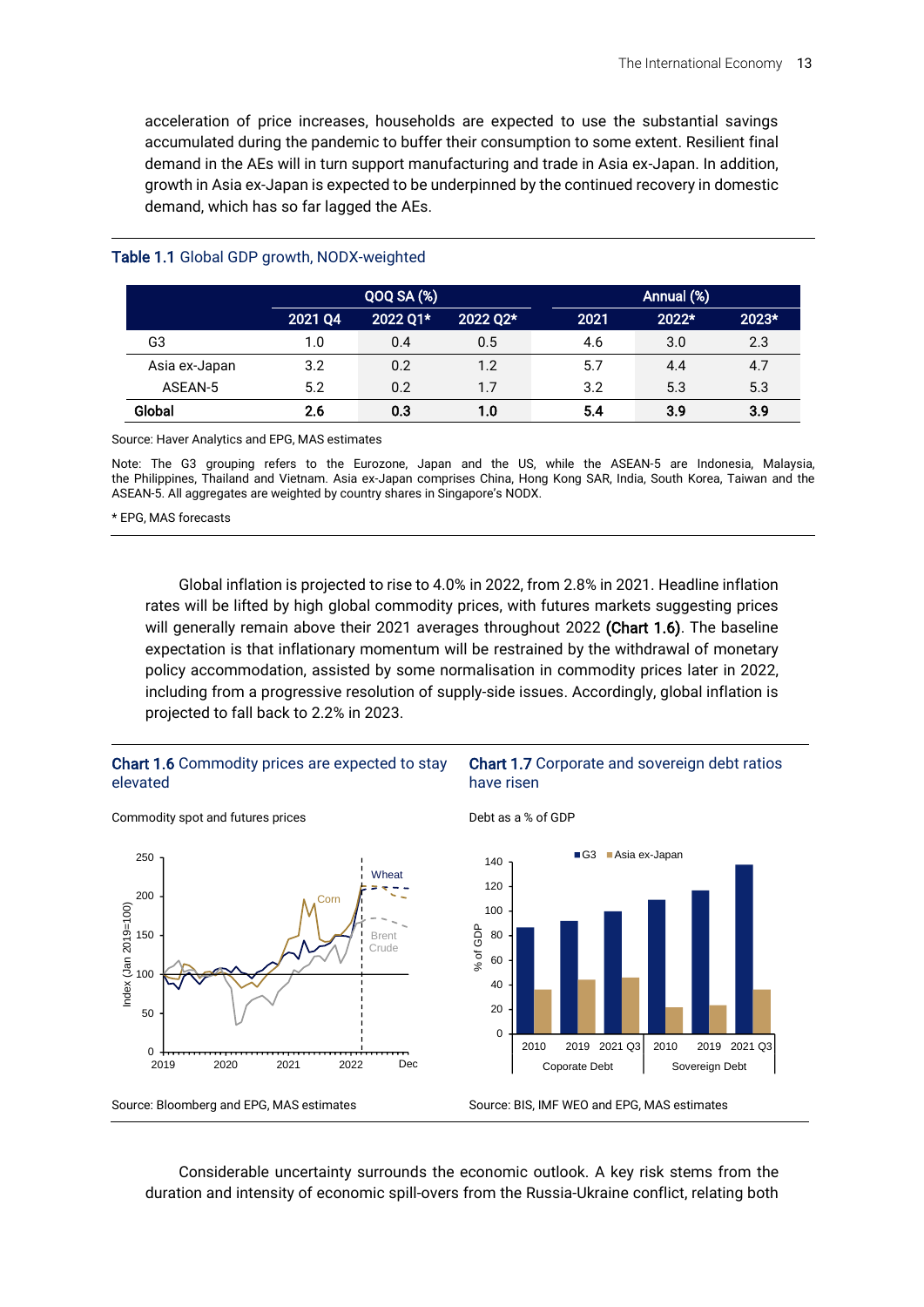to the course of the conflict itself and associated policy actions by other states, including sanctions targeted at trade or financial flows.

The pandemic also remains an important, albeit reduced source of uncertainty. New, more dangerous and vaccine-resistant variants could emerge. There is a more proximate risk to activity in countries where recurrent public health measures, even if relatively narrow in geographic application, could have a disproportionate impact on the global economy if they affect key production or logistics centres and intensify supply frictions.

High inflation is itself an important source of risk. The current cost impulse could become embedded through price and wage settings, resulting in a more pernicious inflationary impact. This could in turn necessitate tighter monetary policy and a more costly output sacrifice to restore price stability. Aforementioned risks to supply from the Russia-Ukraine conflict and the pandemic could, if realised, manifest as further price shocks that might in turn affect the stability of inflation expectations and worsen the short-term trade-off between output and inflation confronting policymakers.

Downside risks to activity may also emerge through the financial channel. The global financial system has been able to absorb the recent succession of economic shocks and shifts in financial conditions thus far without disjuncture. However, vulnerabilities have risen following growth in corporate and sovereign indebtedness during the pandemic (Chart 1.7), partly as a result of debt moratoriums and fiscal stimulus programmes. Should financial conditions tighten more sharply than expected, debt distress or other forms of market dysfunction could emerge.

# 1.2 The G3 Economies

#### Price pressures have taken hold more firmly in the G3

Output in the G3 expanded by 1.0% q-o-q SA in Q4 2021, growing above trend for the third consecutive quarter. COVID-19 infections surged in Q1, but compared with previous waves, population mobility declined to a smaller degree, and the impact on activity was much more muted. Retail sales in the G3 remained resilient, rising by an average of 0.5% in Jan–Feb (Chart 1.8). Economic activity remained robust in April, with the G3 composite flash PMI easing only marginally to 54.4, from 54.8 in March. Manufacturing has held up well in most countries despite concerns over supply disruptions due to the Russia-Ukraine conflict, while the relaxation of remaining social restrictions has continued to support services.

Inflation in the G3 has increased markedly since mid-2021, averaging 6.8% y-o-y in Q1 2022, the highest rate reached since 1982. Rising energy prices have played a role, but underlying inflationary pressures have strengthened as well, evidenced by the rise in core inflation to 4.8% in the same period (the highest in 30 years). Labour markets have tightened in the US and to a lesser extent in the Eurozone. In the US, slack has been diminished not only by the robust demand recovery but by the sluggish reversion in labour force participation to its pre-pandemic level. Labour market tightening is evident in the 0.6% point rise in the vacancy/unemployment ratio since 2019. US hourly earnings rose by a monthly average of 0.37% in Q1 2022, compared to an average of 0.24% in 2019 (Chart 1.9). While wage growth has yet to pick up in the Eurozone, the unemployment rate fell to 6.9% in February 2022, below the 2019 average of 7.6%. The rise in inflation has been more measured in Japan due to greater remaining economic slack than in the US or Eurozone, reinforced by an increase in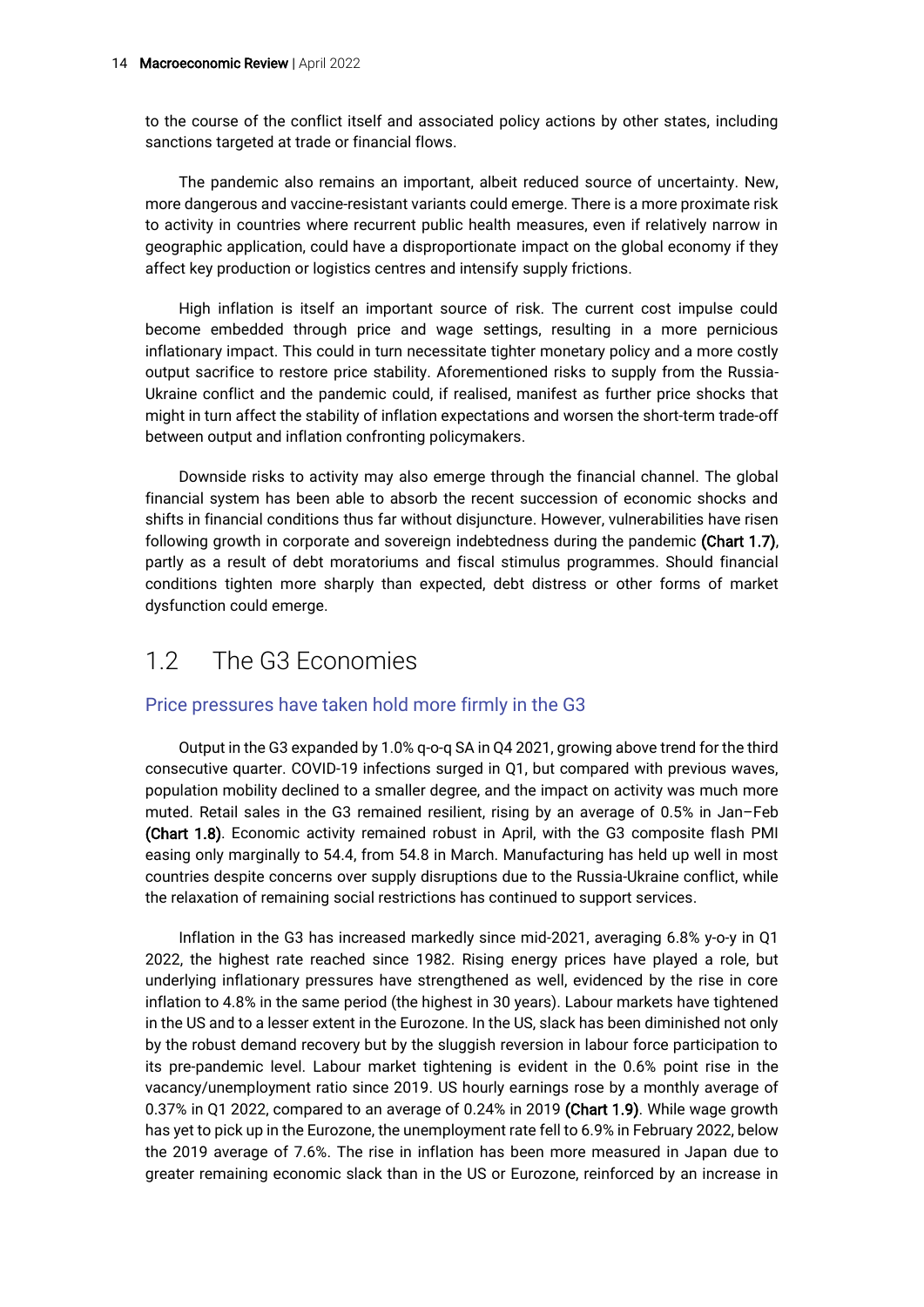labour force participation, which was in turn supported by employment subsidies offered by the government.





Indices of retail sales and population mobility



#### Chart 1.9 Labour market conditions have tightened, particularly in the US

Sequential wage growth in the G3



Source: Haver Analytics, Google Mobility Reports and EPG, MAS estimates



In the US, the release of pent-up demand as the economy reopened, coupled with limited supply of new vehicles due to semiconductor shortages, led to large gains in used vehicle prices, which contributed 1.4% points to the 6.5% y-o-y core inflation rate in March 2022. The rise in services prices has been more moderate, in part due to a less severe labour supplydemand imbalance compared to that observed in manufacturing. As at March 2022, employment in the services sector had recovered to 0.6% above the pre-pandemic (2019 average) level, while that in manufacturing was still 1.1% below.

Demand patterns have shifted due to the pandemic, as households reduced consumption of services in favour of goods, for example electronics products used for home entertainment and working. Low interest rates may also have contributed to higher demand for durable goods such as automobiles. On net, the result has been the emergence of large demand-supply imbalances. For example, output of the US information processing and equipment sectors expanded at less than half the rate of the increase in the domestic demand for these products in 2020–21. Likewise, US production of motor vehicles fell, while automobile demand rose by a third over the same period (Chart 1.10).

These imbalances have spilled over via the US trade account. Countries that were relatively quick to restore production after the outbreak of COVID-19 in 2020, including China and Vietnam, gained significant market share in the US, despite increases in US tariffs on the former (Chart 1.11). China's share in US imports of computers rose from 36% in 2019 to 53% in 2021. While US consumers have been gradually shifting demand back toward services with the removal of public health restrictions, still-firm overall demand and lingering domestic supply constraints are likely to support US goods import demand in the near term.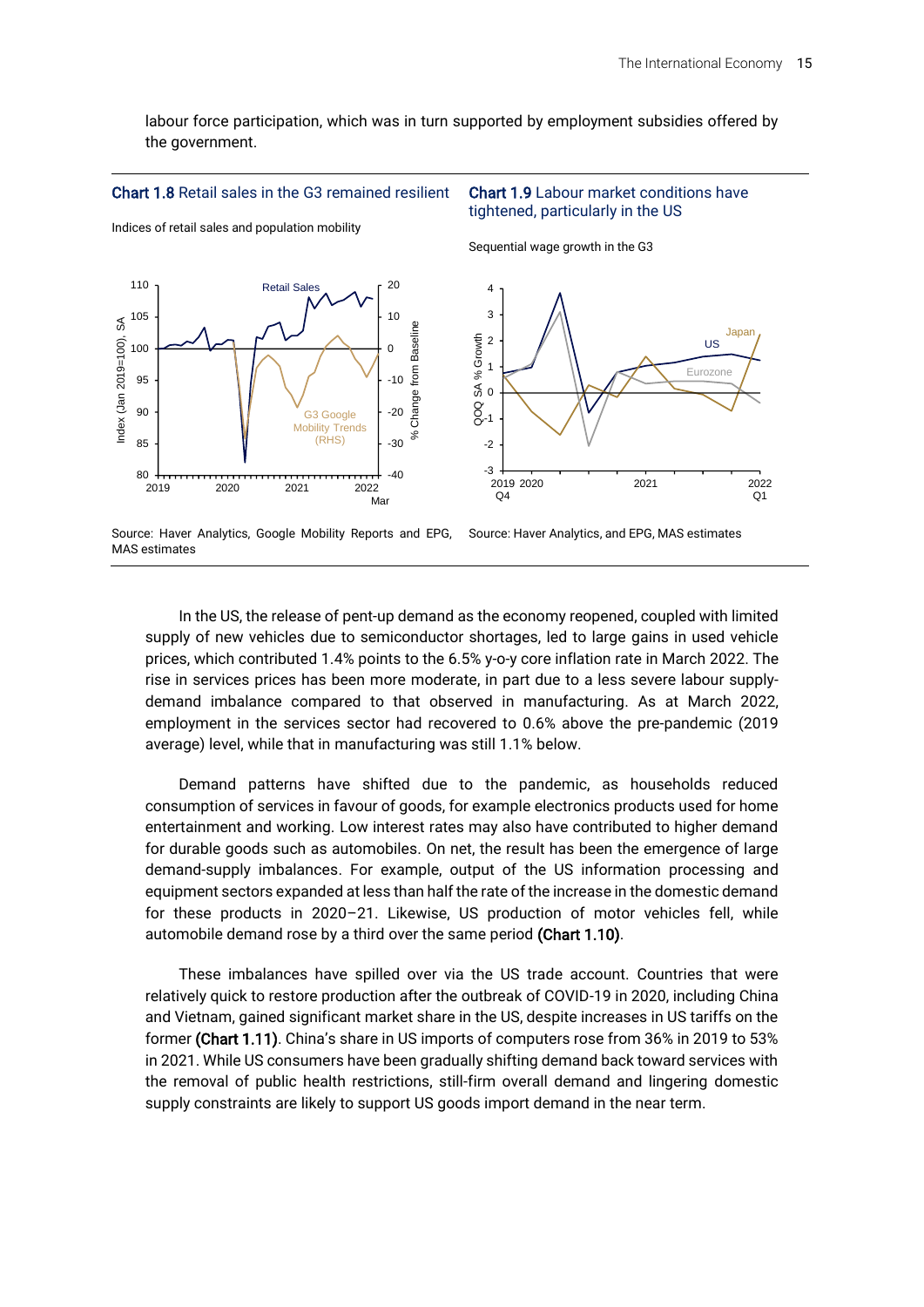#### Chart 1.10 The recovery in production has not kept up with strong demand growth in the US

US personal consumption expenditure and industrial production growth, Q4 2021 relative to Q4 2019



#### Chart 1.11 Asia ex-Japan gained market share in US imports during the pandemic

Asia ex-Japan and ASEAN-5 market shares in US imports



Source: Federal Reserve Bank of St. Louis, Bureau of Economic Analysis and EPG, MAS estimates Source: US Census Bureau and EPG, MAS estimates

Inflation in the G3 is projected to stay elevated at an average rate of 5.3% in 2022, before moderating to 2.1% in 2023. Inflation expectations have risen, although they remain broadly consistent with or below central banks' inflation targets over the medium term (Chart 1.12). Even if commodity prices were merely to stabilise rather than fall back in the remainder of 2022, their impact on year-on-year inflation will fade, which should help to keep expectations anchored. More fundamentally, the withdrawal of monetary accommodation in 2022–23 is expected to restrain price pressures in the medium term. However, there is substantial uncertainty surrounding the inflation outlook, given the difficulty of ascertaining the impact of the pandemic on economic slack, and the risk of further supply shocks from the pandemic and the Russia-Ukraine conflict.

#### Chart 1.12 Inflation expectations in the G3 have risen further



Breakeven inflation rates and forward swap rates

NODX-weighted G3 Sentix Economic Index

sentiments have weakened

Chart 1.13 Current and future economic



Source: Bloomberg Source: Haver Analytics, EPG, MAS estimates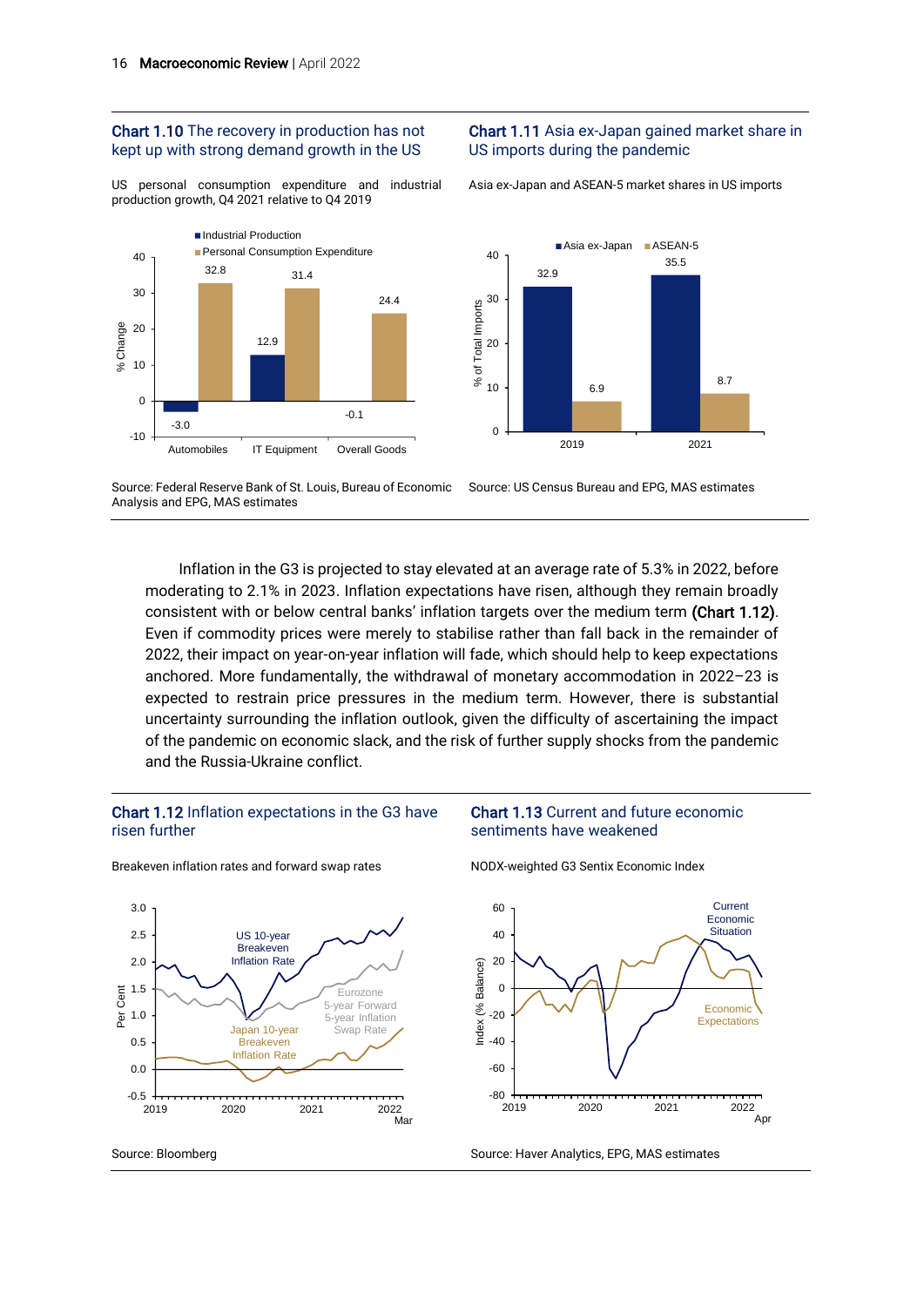GDP growth in the G3 is projected to remain above trend at 3.0% in 2022, and to moderate to 2.3% in 2023. However, high inflation in the US and the Eurozone will continue to weigh on real incomes, which is likely to slow consumer spending growth. Economic sentiment has also deteriorated following the outbreak of the Russia-Ukraine conflict (Chart 1.13). Real income erosion will dampen final demand, although the impact could be attenuated by the potential for households in the AEs to draw on the substantial savings built up during the pandemic amounting to 23% of G3 GDP in 2021, compared with 13% at end-2019.

## 1.3 Asia ex-Japan

### Growth is expected to moderate, while the remaining economic slack should keep inflation relatively contained

Economic growth in Asia ex-Japan picked up strongly, from 0.2% q-o-q SA in Q3 2021 to 3.2% in Q4, following the abatement of the Delta virus wave and relaxation of public health measures. The advent of the Omicron variant early this year dampened growth, but the impact on the region has been smaller than during previous waves of infections. Vaccination rates in the region have increased significantly, and more countries are transiting to an endemic phase. Consequently, retail sales<sup>4</sup> have been relatively resilient during the Omicron wave, rising by 0.7% in Jan–Feb 2022 from the Q4 2021 average level, and reaching 3% above prepandemic (end-2019) levels in February.

GDP growth in Asia ex-Japan is expected to slow from 5.7% in 2021 to a still-robust 4.4% this year. Domestic demand will be supported by further economic re-opening, while easing international travel restrictions will buoy tourism. However, goods export growth in the region is projected to moderate. Asia ex-Japan's new export orders PMI sub-index decreased below the 50-point threshold in March, with the more electronics-reliant NEA-2 registering the sharpest declines. This weakening may partly reflect some rebalancing towards services demand in the AEs. However, the sudden decline could also point to the growth slowdown and near-term supply bottlenecks observed in China, where public health measures have weighed on domestic demand and contributed to production and logistics disruptions.

China's imports slowed in H2 2021 (Chart 1.14). Its property market downturn in the latter half of last year had dampened imports from commodity producers in Asia ex-Japan. China's demand for machinery and equipment also eased, as supply bottlenecks related to mobility restrictions imposed to contain the Delta wave in August 2021, as well as the severe energy shortage experienced last Sep–Oct, constrained production. China's import demand softened further in early 2022.

The regional spillovers from these developments have been significant, given China's growing importance as a trade partner since the GFC. For the ASEAN-5 economies, gross exports to China have risen from 4.4% of GDP in 2010 to 7.2% in 2021, while for the NEA-2, exports to China are around one-tenth of GDP.

In the longer term, production linkages between China and Asia ex-Japan are expected to continue to deepen, reflecting several structural trends. First, the shift in Chinese manufacturing from labour-intensive sectors toward higher value-added activities has increased lower-cost neighbours' participation in supply chains. Reflecting this development,

Based on data from Asia ex-Japan economies that publish retail sales statistics, namely, China, Hong Kong, Indonesia, South Korea, Taiwan and Vietnam.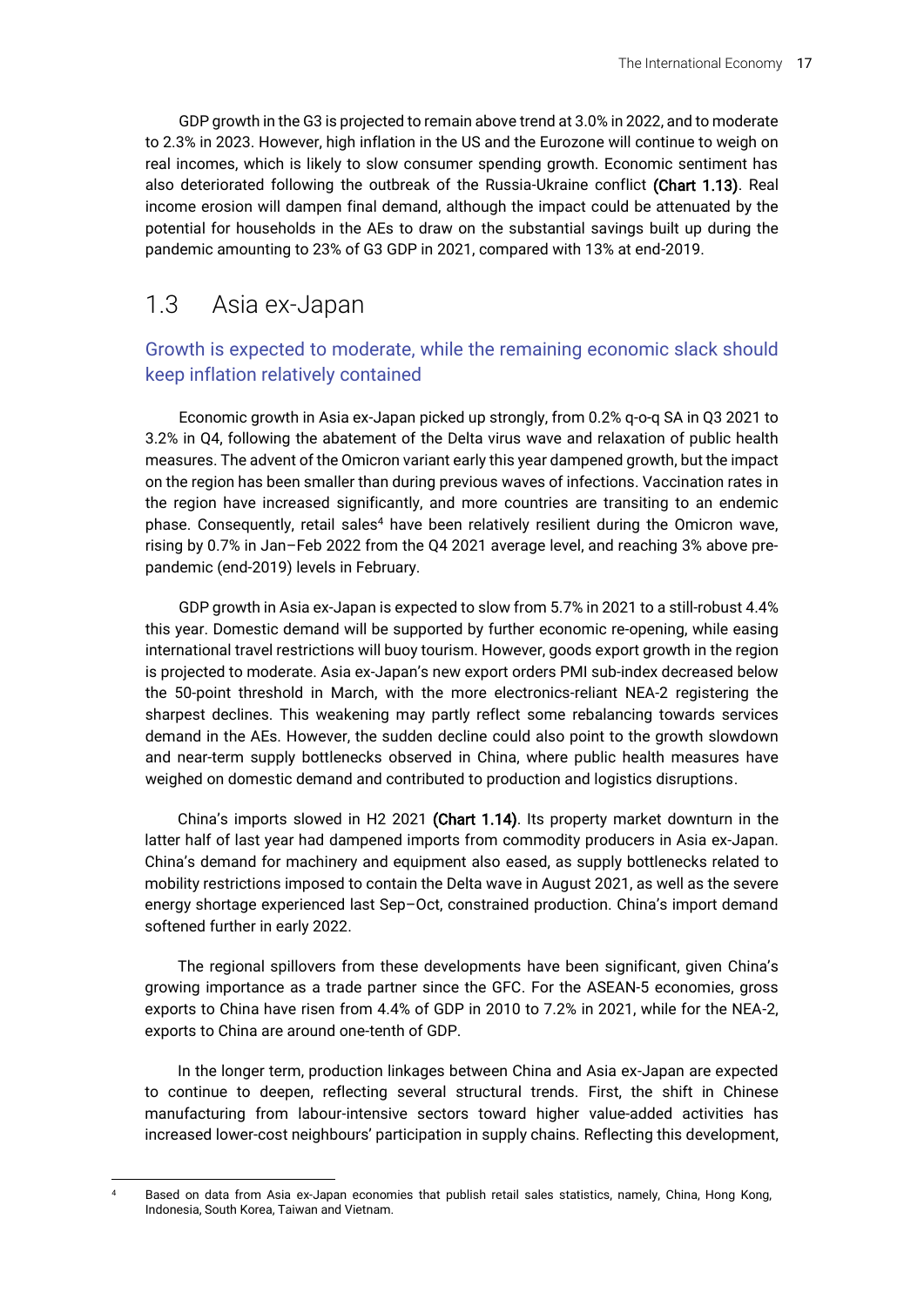the share of China's value added in ASEAN-5 manufacturing exports has risen steadily from 1.8% in 2000 to 9.5% in 2018. For ASEAN-5 electronics exports, China's value-added share has increased even more rapidly, from 1.9% in 2000 to 11.2% in 2018. Second, the rebalancing of growth drivers in China away from investment and exports towards consumption has contributed to a boost in regional exports to meet higher Chinese household demand. Chinese consumption accounted for 2.3% of the ASEAN-5's GDP in 2018, up from 1.5% in 2010 (Chart 1.15). Third, deeper regional economic integration will be supported by multilateral initiatives such as the Regional Comprehensive Economic Partnership (RCEP) and the Belt and Road initiative (BRI). Fourth, global firms may increasingly prefer to diversify production within the region to improve the resilience of their production chains against country-specific shocks, even at some cost in production efficiency. However, it is more difficult to project the strength of this factor over time.

#### Chart 1.14 China's demand for commodities and machinery & equipment has slowed





#### Chart 1.15 Asia ex-Japan will gain from consumption-led growth in China

Value added embodied in China's final consumption



\* Asia ex-Japan comprises the ASEAN-5, NEA-2 and India

Inflation in Asia ex-Japan has been more moderate compared to the G3 economies, with consumer prices rising by 2.3% y-o-y in Q1 2022, compared with 6.8% in the G3. This is partly because the region is emerging more slowly from the pandemic, thus carrying more slack. In addition, strong macroeconomic fundamentals have provided support to exchange rates, dampening imported inflation. For most of the ASEAN-5 economies, as well as the NEA-2, government tax relief, subsidies and price controls have also limited the passthrough from high global energy prices. In China, broader price pressures have been contained by some weakness in consumption growth.

Inflation in Asia ex-Japan remained mild at 2.6% y-o-y in March this year, but is expected to rise over the remainder of 2022. The reduction in slack attendant on the economic recovery will strengthen firms' pricing power. Further, there may be a lagged effect from the Russia-Ukraine conflict through the channel of higher costs for fertilisers. Lower fertiliser use could result in poorer crop yields and higher agricultural commodity prices later this year. Nonetheless, the pace of GDP growth is expected to be consistent with only a gradual narrowing of output gaps, and consequently headline inflation in Asia ex-Japan is expected to rise only moderately, from 2.1% in 2021 to 3.0% in 2022, before falling back to 2.3% in 2023.